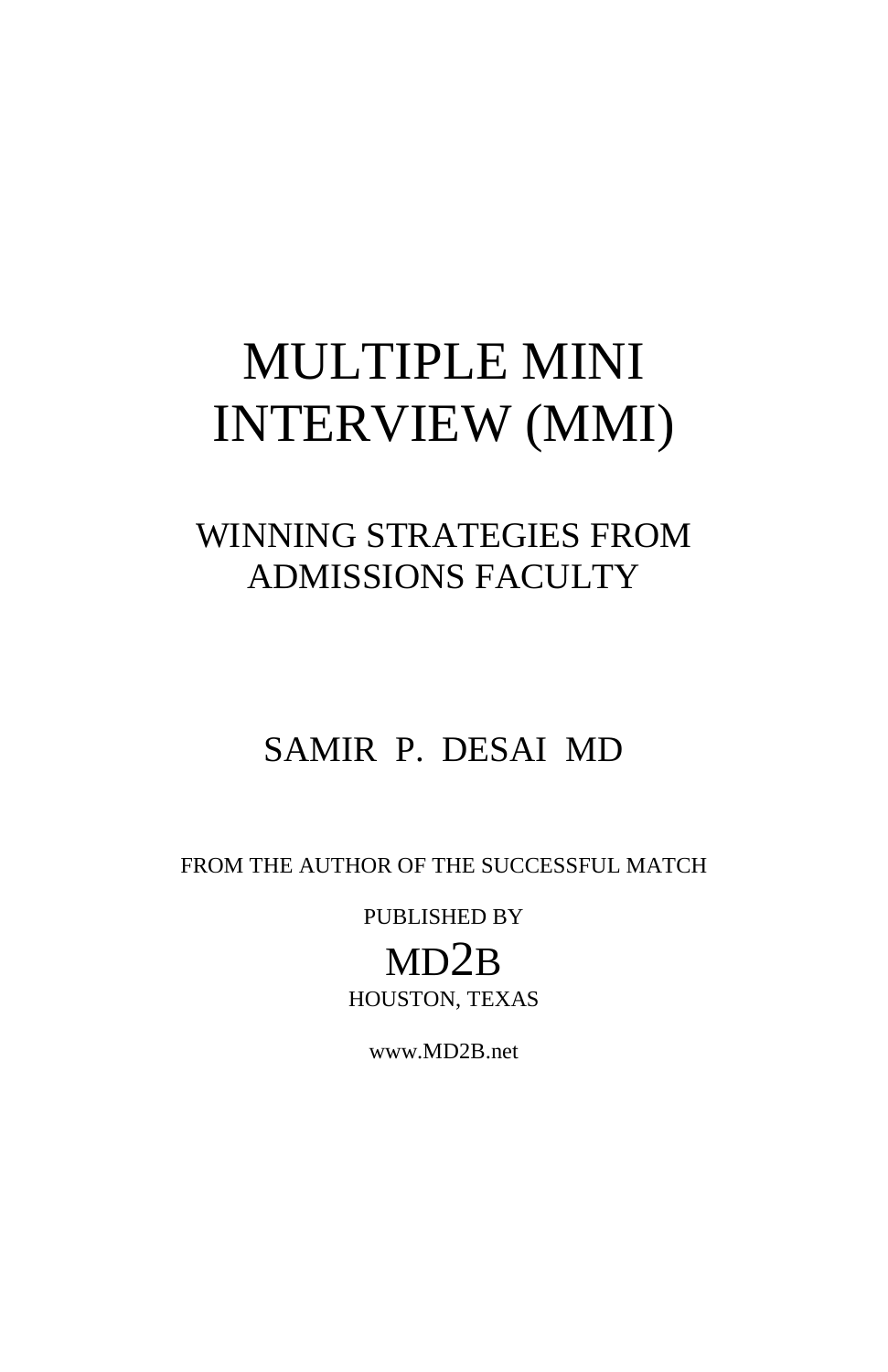*Multiple Mini Interview (MMI): Winning Strategies From Admissions Faculty* is published by MD2B, PO Box 300988, Houston, TX 77230- 0988.

www.MD2B.net www.TheSuccessfulMatch.com

NOTICE: The authors and publisher disclaim any personal liability, either directly or indirectly, for advice or information presented within. The authors and publishers have used care and diligence in the preparation of this book. Every effort has been made to ensure the accuracy and completeness of information contained within this book. The reader should understand, however, that most of the book's subject matter is not rooted in scientific observation. The recommendations made within this book have come from the author's personal experiences and interactions with faculty, residents, and students over many years. There is considerable variability in the admissions process from one medical school to another. Therefore, the recommendations are not universally applicable. No responsibility is assumed for errors, inaccuracies, omissions, or any false or misleading implication that may arise due to the text.

© 2016 by Samir P. Desai and Rajani Katta

All rights reserved

No part of this publication may be reproduced, stored in a retrieval system, or transmitted, in any form or by any means, electronic, mechanical, photocopying, recording, or otherwise, without the prior written permission of the publisher.

Printed in the United States of America

9781937978051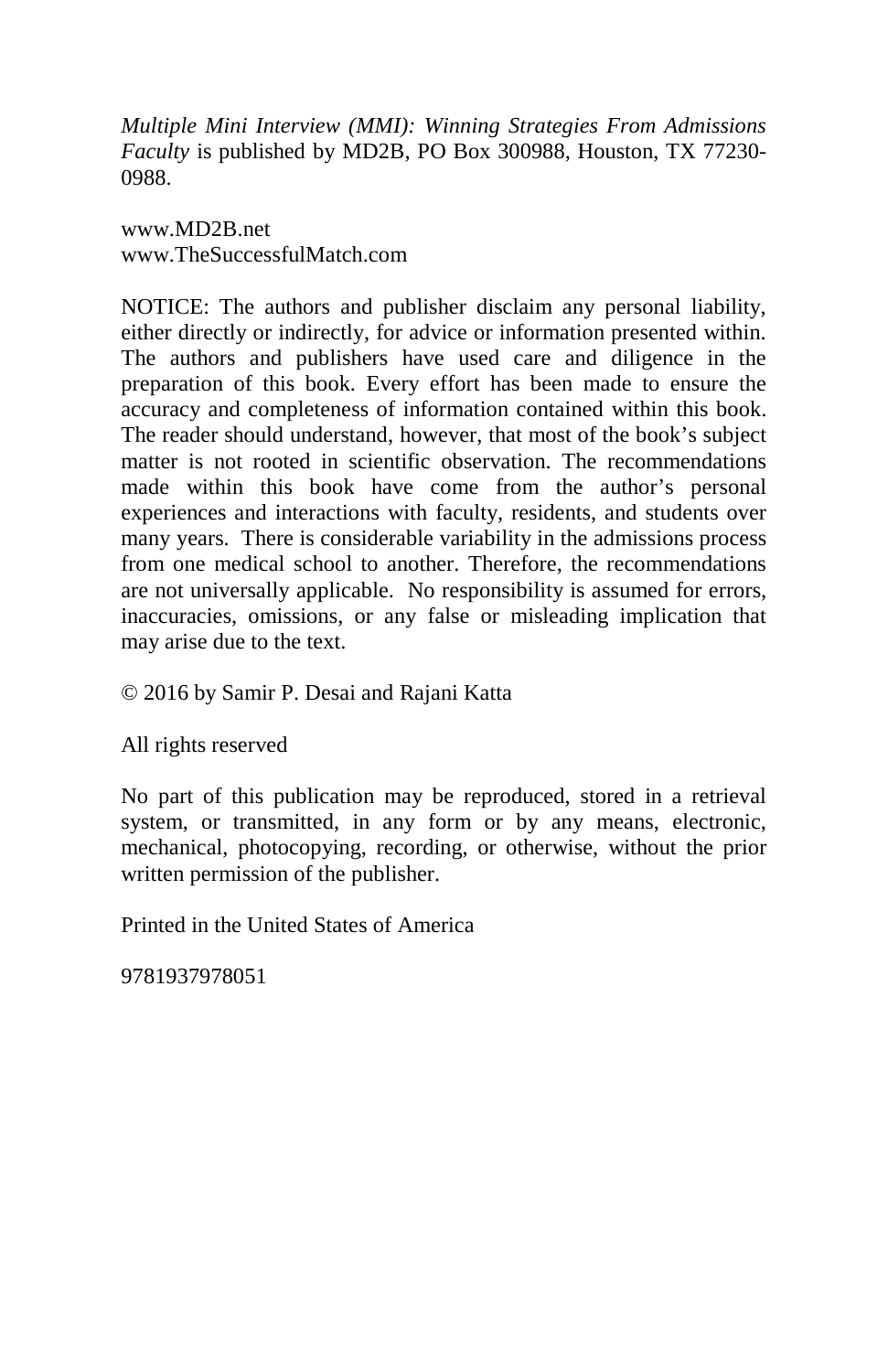# **Dedication**

To Ravi and Anna

For each book sold, two books will be donated to organizations supporting literacy.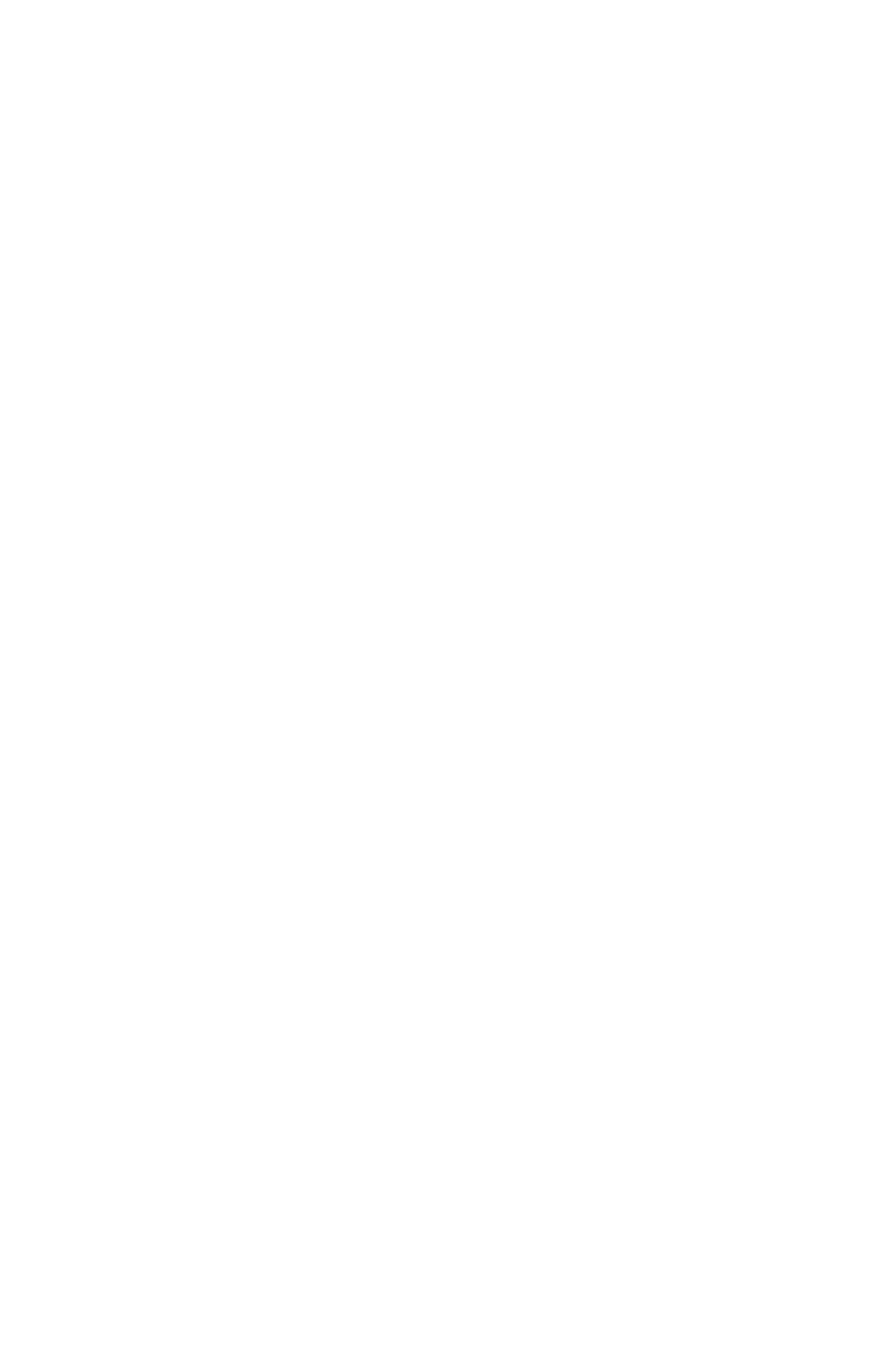### **ABOUT THE AUTHOR**

#### **Samir P. Desai, M.D.**

Dr. Samir Desai serves on the faculty of the Baylor College of Medicine in the Department of Medicine where he is actively involved in medical student and resident education. He is a member of the Clerkship Directors in Internal Medicine, and the recipient of multiple teaching awards. He is an author and editor, having written sixteen books that together have sold over 200,000 copies worldwide.

He is the co-author of the *Medical School Interview: Winning Strategies from Admissions Faculty*, a highly acclaimed book that has helped thousands of applicants deliver a compelling and powerful interview performance. His book *Success in Medical School: Insider Advice for the Preclinical Years* provides preclinical students with detailed knowledge and guidance to excel and position themselves for match success later in medical school. To help students lower the cost of attending medical school and position themselves for residency match success, he wrote the book *Medical School Scholarships, Grants, & Awards*.

Several years ago, he co-authored *The Successful Match: 200 Rules to Succeed in the Residency Match*, a well-regarded book that has helped thousands of residency applicants match successfully. He is also the co-author of *Success on the Wards: 250 Rules for Clerkship Success*. This book has helped students make the difficult transition from the preclinical to clinical years of medical school. *Success on the Wards* is a required or recommended resource at many U.S. medical schools, providing proven strategies for success in patient care, write-ups, rounds, and other vital areas.

As a faculty member, he has served on the medical school admissions and residency selection committees. His commitment to helping premedical and medical students reach their professional goals led him to develop the website TheSuccessfulMatch.com. The website's mission is to provide medical school and residency applicants with a better understanding of the selection process. Applicants interested in partnering with Dr. Desai to elevate their interview performance can learn more about his medical school mock interview service at TheSuccessfulMatch.com.

After completing his residency training in Internal Medicine at Northwestern University in Chicago, Dr. Desai had the opportunity to serve as chief medical resident. He received his M.D. degree from Wayne State University School of Medicine in Detroit, Michigan, graduating first in his class.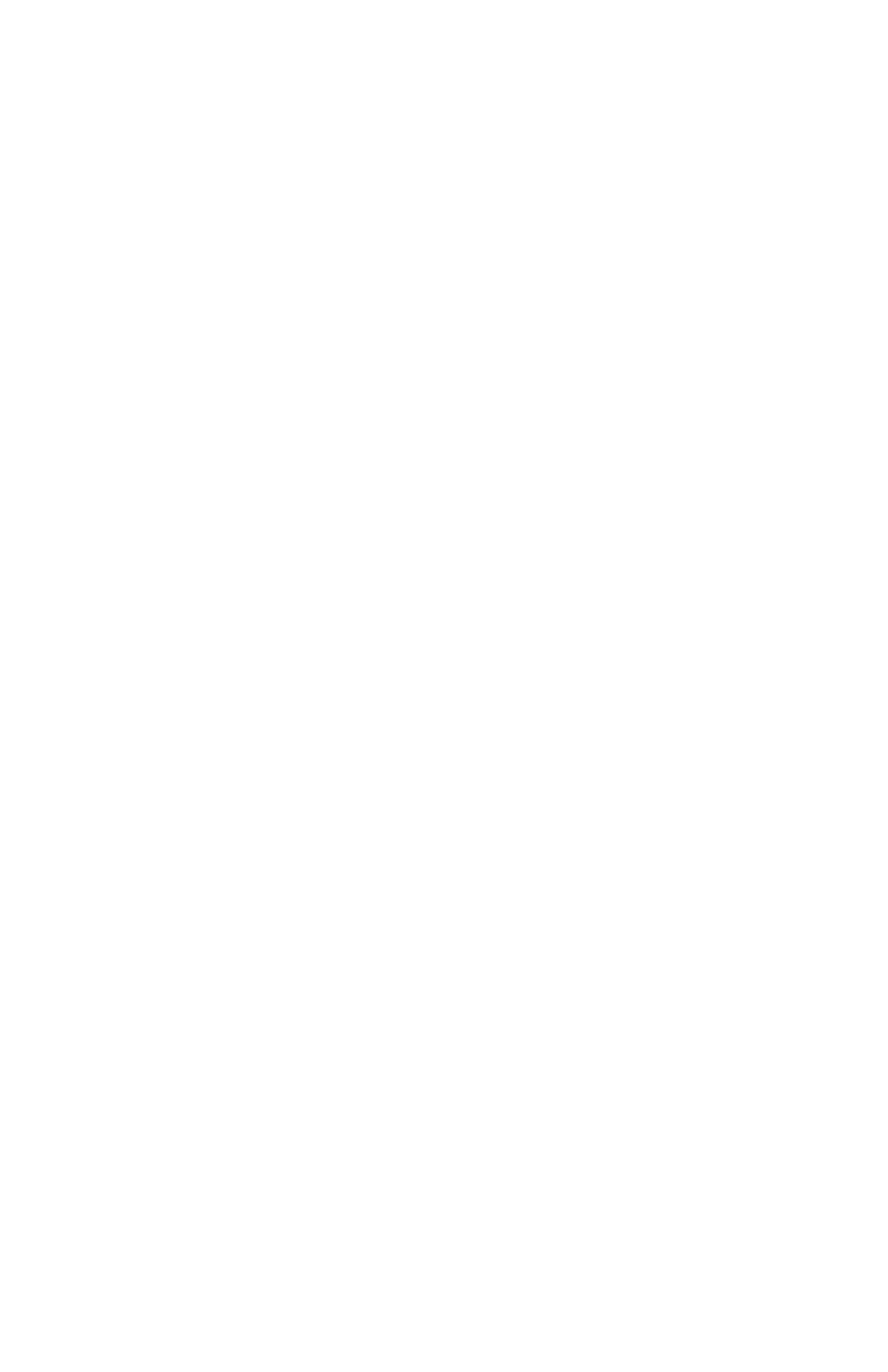# **How Else Can We Help You Get Into Med School?**

Visit Us at TheSuccessfulMatch.com for more MMI examples and expert interview techniques.

Don't forget about our book for the traditional medical school interview: Medical School Interview: Winning Strategies from Admissions Faculty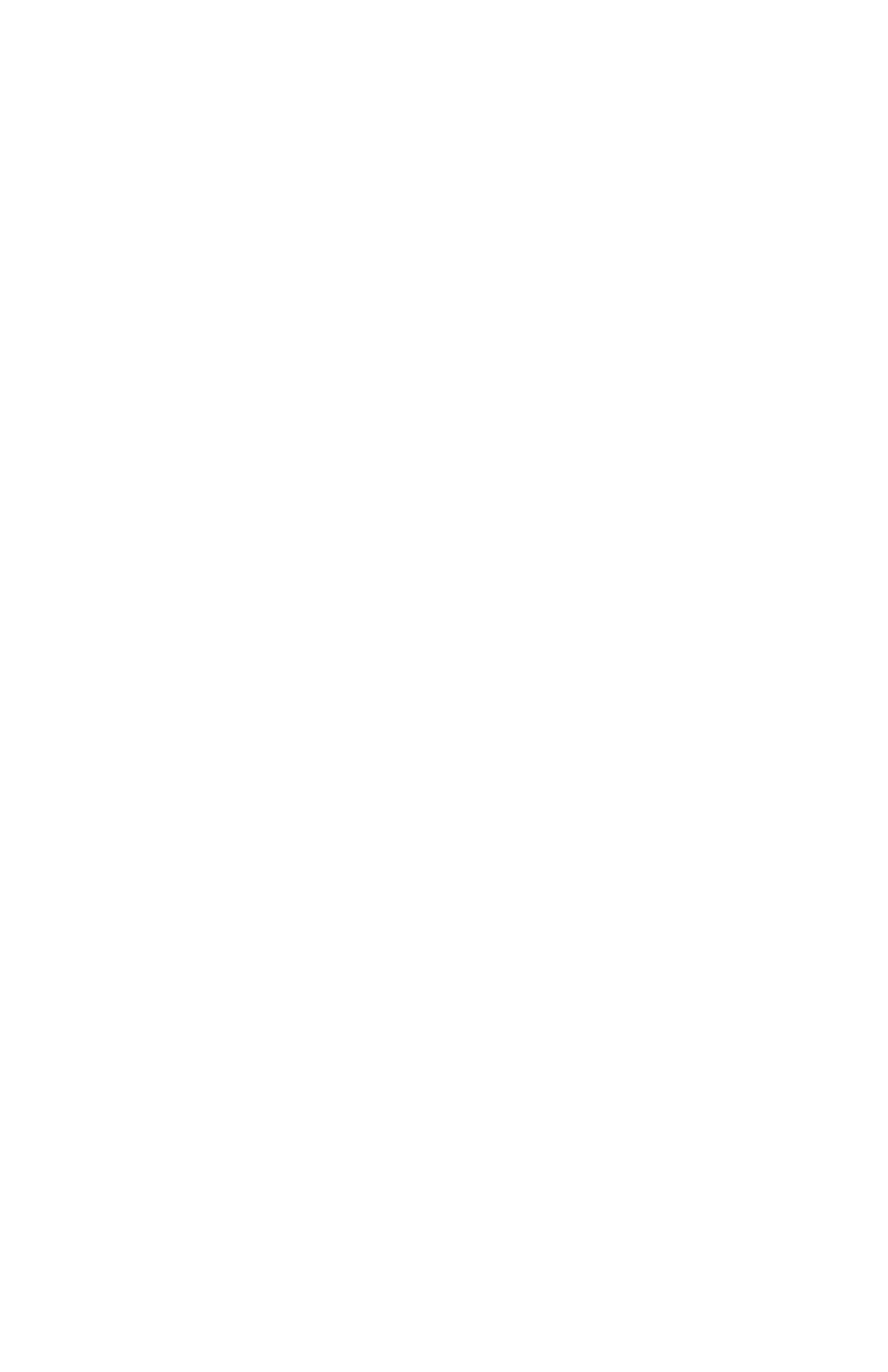### **CONTENTS**

| <b>Chapter 1: Introduction</b>                            | 1   |
|-----------------------------------------------------------|-----|
| <b>Chapter 2: Importance of MMI</b>                       | 11  |
| <b>Chapter 3: Qualities Assessed by MMI</b>               | 21  |
| <b>Chapter 4: MMI Format</b>                              | 32  |
| <b>Chapter 5: MMI Interviewers</b>                        | 39  |
| <b>Chapter 6: MMI Experiences of Prior Interviewees</b>   | 44  |
| <b>Chapter 7: Evaluating Your Performance</b>             | 49  |
| <b>Chapter 8: Basics of Preparation</b>                   | 61  |
| <b>Chapter 9: Question/Discussion Station Preparation</b> | 75  |
| <b>Chapter 10: Scenario/Acting Station Preparation</b>    | 87  |
| <b>Chapter 11: Task/Collaboration Station Preparation</b> | 95  |
| <b>Chapter 12: MMI Scenarios</b>                          | 100 |
| <b>Chapter 13: MMI and Your Future</b>                    | 187 |
| <b>Chapter 14: Preclinical Years of Medical School</b>    | 189 |
| Chapter 15: Medical School Scholarships & Awards          | 220 |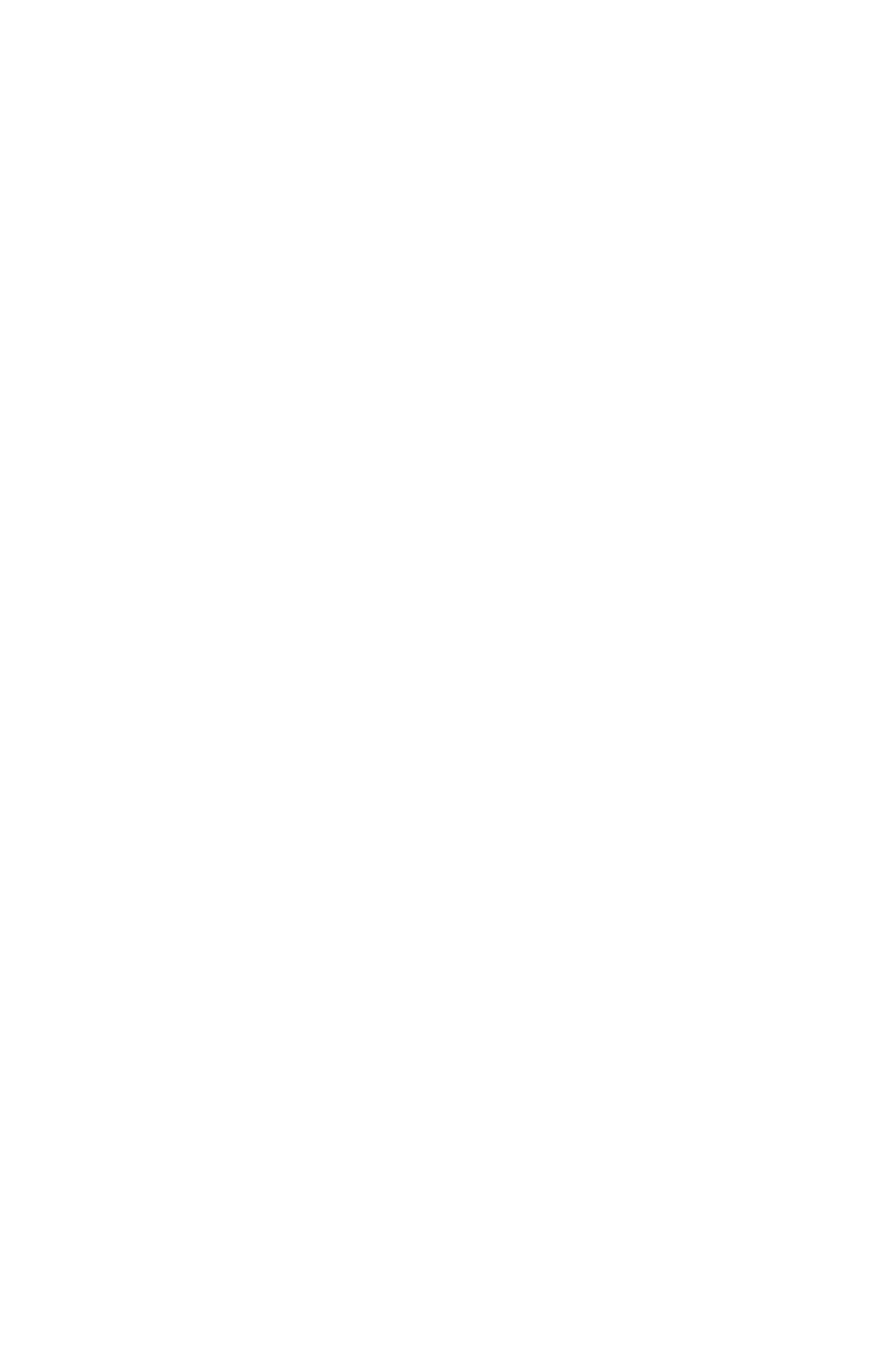#### **Chapter 1**

# **Introduction**

"Finally!" The patient, visibly frustrated, continued loudly with his complaint. "I'm in so much pain. That last nurse did nothing for me. I kept calling for her, and it took an eternity for her to come. That went on all night long. I couldn't sleep. I couldn't rest. It's like she was watching TV or something. I hope you can do better."

This is the type of exchange that could occur in any hospital. However, this particular encounter took place, not in a hospital, but during a medical school interview.

Playing the role of nurse was Sarah, a 25-year-old applicant who had desperately wanted to become a physician ever since childhood. Her chances of success hinged on her ability to interact effectively with an actor playing the role of an angry patient.

Early in college, Sarah had suffered from a variety of symptoms that left her weak and tired. Multiple visits to specialist after specialist failed to yield a diagnosis, and Sarah's grades suffered. One year later, with diagnosis finally in hand, she was appropriately treated and made a full recovery. By that time, however, the damage had been done and her GPA had plummeted.

Determined to reach her professional dreams, Sarah persisted and excelled in her remaining courses. Hopeful that medical schools would understand her situation, she applied as a college senior. She failed to receive even a single interview. After meeting with an advisor, it was clear that her biggest obstacle was a low GPA.

Following graduation, she enrolled in a two-year postbaccalaureate program. Several months into this new program, she applied again to medical school. Sadly, the outcome was the same. Although initially shaken, she persevered and maintained a 4.0 GPA.

In the fall of her second year as a post-baccalaureate student, she opened an email. "Thank you for applying to…After careful review of your application materials, our admissions committee would like to invite you for an interview…" It was her third attempt, and she was elated to see that her hard work and determination had finally paid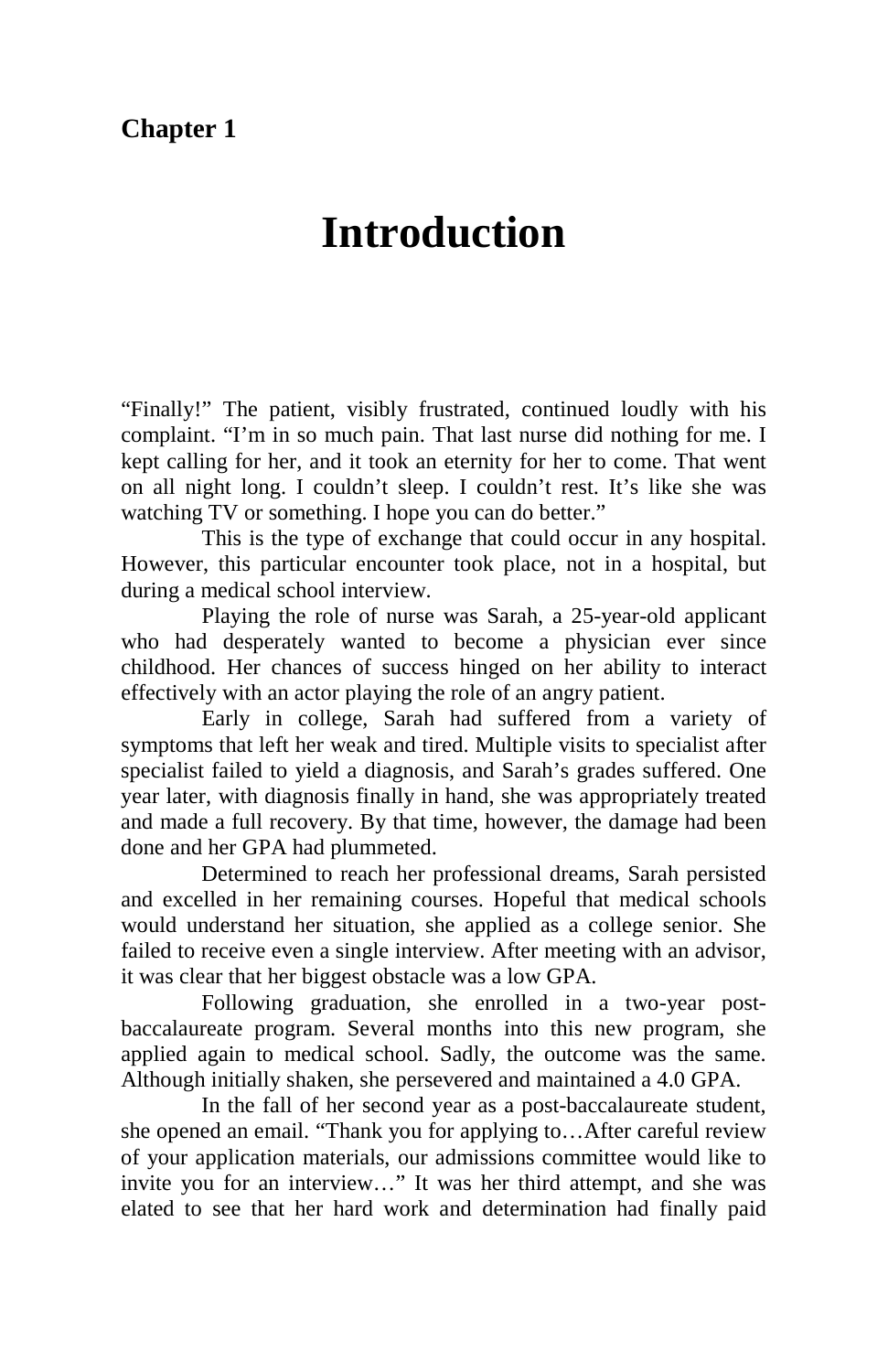dividends. Now all that remained between her and a seat in medical school was the admissions interview.

At this particular school, a relatively new and innovative interview technique, known as the multiple mini interview (MMI), was in place. To understand why, it helps to trace the origins of the MMI. In 2001, on the west end of Lake Ontario, in an area known as the Golden Horseshoe, a small group of medical school educators at the Michael G. DeGroote School of Medicine at McMaster University initiated an interesting pilot project. Eighteen graduate students were recruited to act as "medical school candidates." These students were asked to participate in a series of brief interviews. Each interview station was designed to measure a certain non-cognitive quality or skill deemed important in future doctors. Interviewees interacted with a different interviewer or rater at each station.

Promising results led to a larger, more robust study in 2002, this time with real medical school candidates. As the data was analyzed, it became clear that the educators were on to something big. The new interview technique showed high overall test reliability.<sup>1</sup> Subsequent research demonstrated that it was superior to the traditional interview as a predictor of medical school clinical performance.<sup>2</sup>

Just two years later, in 2004, McMaster University introduced the MMI to the world of medical school admissions. Since then, the MMI has been adopted by numerous medical schools. Its reach has expanded beyond medical schools to include veterinary, dentistry, and pharmacy schools. In 2008, the University of Cincinnati College of Medicine became the first medical school in the United States to adopt this new interview technique. Since then, interest in MMI has exploded among allopathic and osteopathic medical schools. At the time of this book's writing, over 30 U.S. medical schools utilized the MMI in the admissions process.

For medical school applicants, the MMI's arrival represented a major change in the medical school admissions process. Change, especially in the high stakes world of admissions, often causes great anxiety for students, parents, and advisors, and the MMI was no exception. For years, medical schools had utilized the traditional interview format, a one-on-one or panel-based interview experience where applicants answered questions, such as "Tell me about yourself" and "Why do you want to be a doctor?"

Many students spent months preparing for the traditional interview, and there was a plethora of books available to help guide preparation. There were also numerous advisors skilled in mock interviewing. With enough practice and the right guidance, students could feel confident in their interview skills.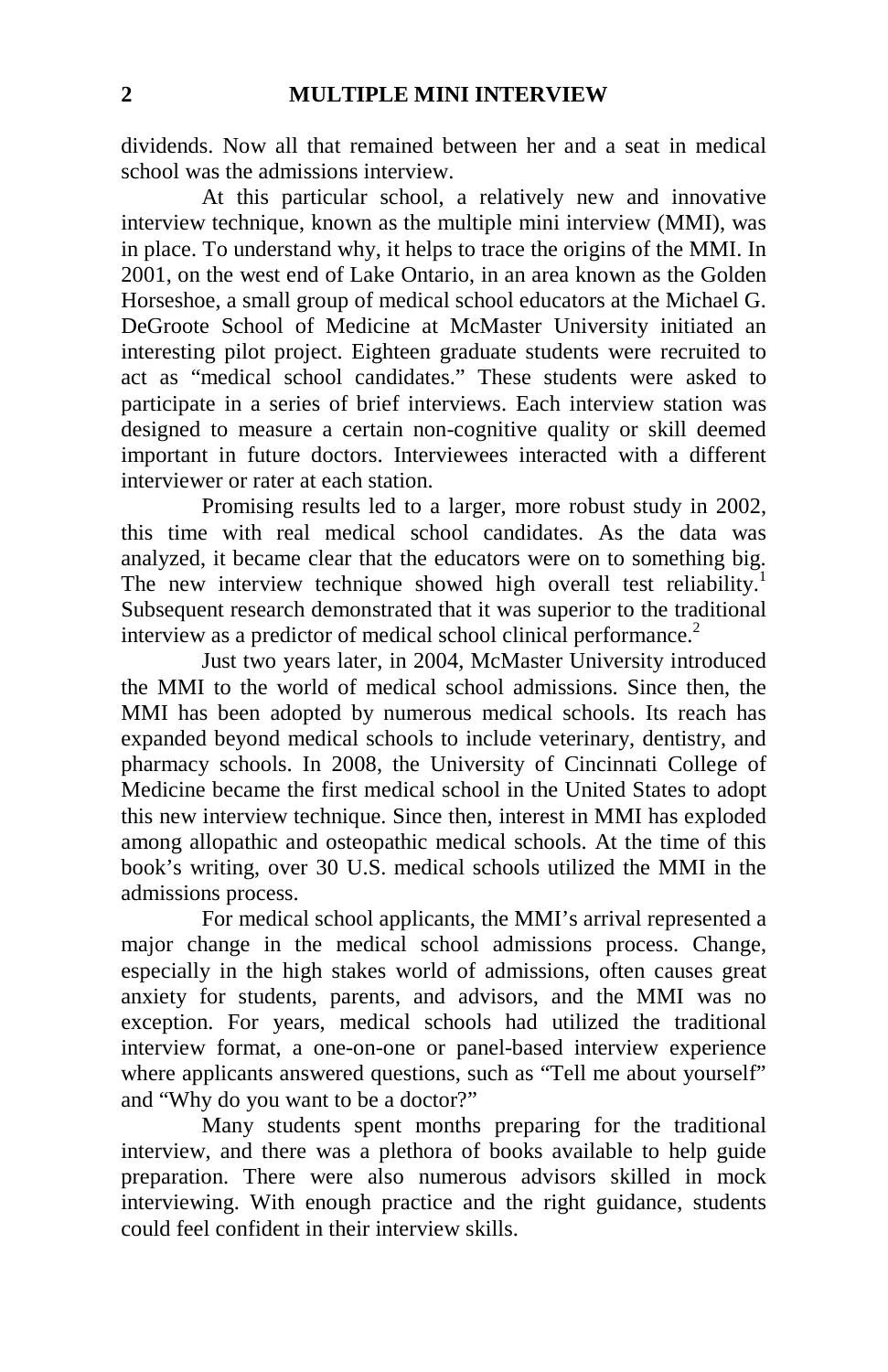With the arrival of the MMI, everything changed. To maintain validity and objectivity, medical schools began requiring interviewees to sign forms preventing release of MMI information to others. On discussion forums, medical students who had taken part in MMIs were relegated to delivering generic advice such as "Be yourself and try to enjoy it."

Advisors and applicants turned to the Internet for more specific information. At the websites of those schools utilizing the MMI format, little could be found beyond basic information about its structure and the reasons why schools chose to adopt the new technique. "The strongest advice is to understand the basic structure, time limit, and number of stations," wrote one school in the South.<sup>3</sup> "It is not recommended that you try to prepare for specific MMI questions," wrote another school.<sup>4</sup>

Sarah faced these challenges when she prepared for the MMI. With a dearth of specific information to guide her preparation, she felt understandably nervous on her interview day.

#### **How did Sarah handle the opening scenario?**

Prior to entering the room with the actor playing the angry patient, Sarah was given the following information:

> During shift change, your nurse colleague informs you of a "problem patient" that you will be taking care of. She reports being "harassed" all night long by repeated requests for more pain medication. "I followed the doctor's orders, and there was no extra pain medication I could give." As the night progressed, their encounters became increasingly tense and hostile. "I gave him pain medication about an hour ago. He's not due for more for another two hours. Good luck with this one," she says. "You're going to really need it." Enter the room as the patient's new nurse.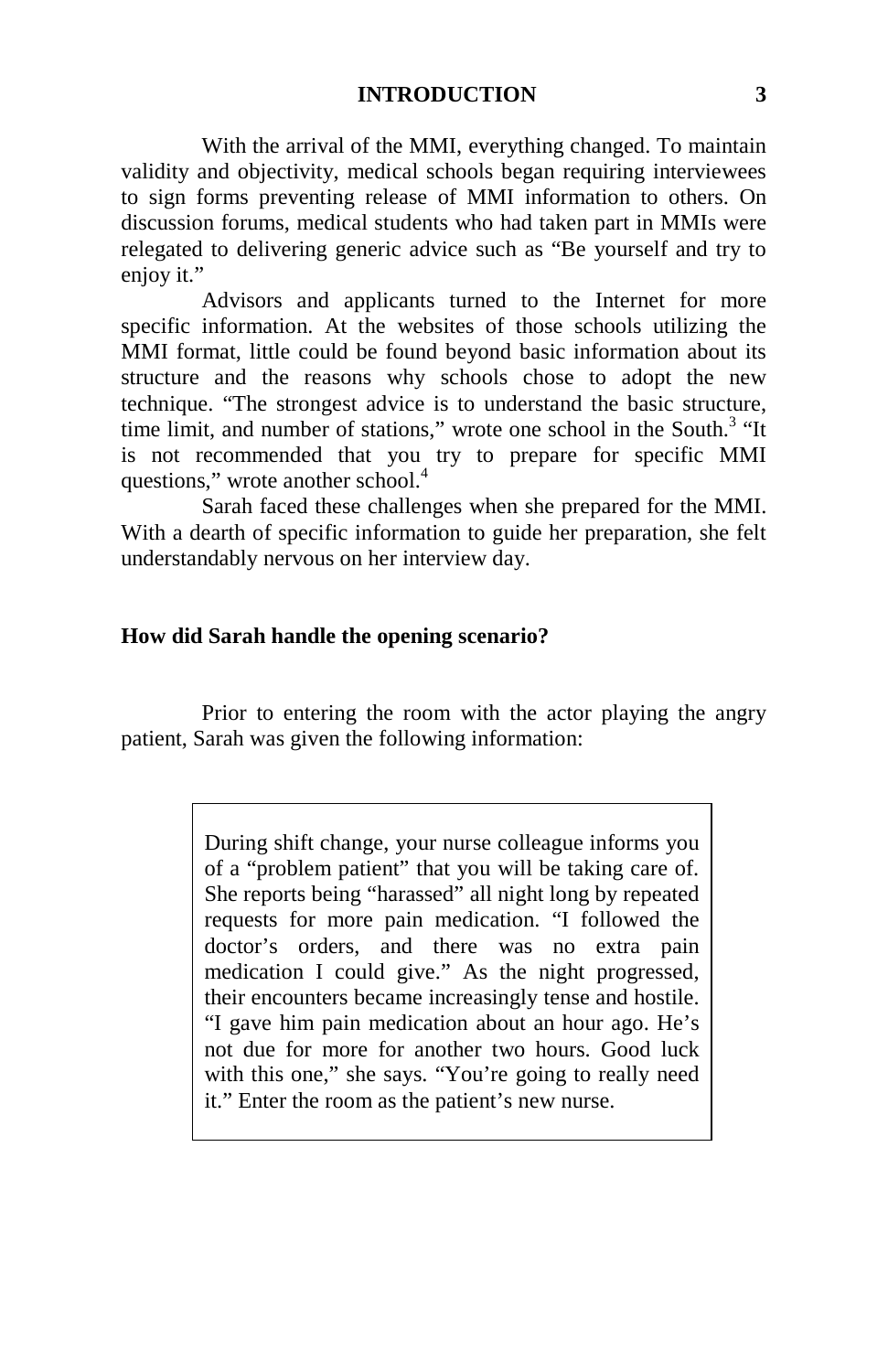#### **4 MULTIPLE MINI INTERVIEW**

- Patient: Finally. I'm in so much pain. That last nurse did nothing for me. I kept calling for her, and it took an eternity for her to come. That went on all night long. I couldn't sleep. I couldn't rest. It's like she was watching TV or something. I hope you can do better.
- **Nurse Sarah:** Well, I can promise you that she wasn't watching TV. What can I help you with?
- **Patient:** Haven't you heard anything that I've said? I need some pain medication. How about getting me some? The other nurse told me to try some breathing exercises. Can you believe that? We're talking about real pain here. Eleven out of ten, do you hear me?
- **Nurse Sarah:** I'm sure it's eleven out of ten. Now, we've already…
- **Patient:** I don't like your condescending tone.
- **Nurse Sarah:** I wasn't being condescending. What I was trying to say when you interrupted me was that you've already been given pain medication. You're not due for another dose for another two hours.
- **Patient:** Are you kidding me? I'm trying to tell you that I'm in pain. And you're telling me that I have to wait for two hours. Do you know where the doctor is? Why don't you call him? You and that other nurse – I don't get it. Why did you go into nursing? You're supposed to help people.
- **Nurse Sarah:** The pain medication that's been ordered has been given to you. I really think you should calm down. Maybe if you do, your pain would be more tolerable.
- **Patient:** How dare you tell me to calm down? I demand to talk to your supervisor. I'm going to tell her that you're refusing to give me pain medication.
- **Nurse Sarah:** I've already told you. There's no medication that anyone's holding. You've gotten what's written for.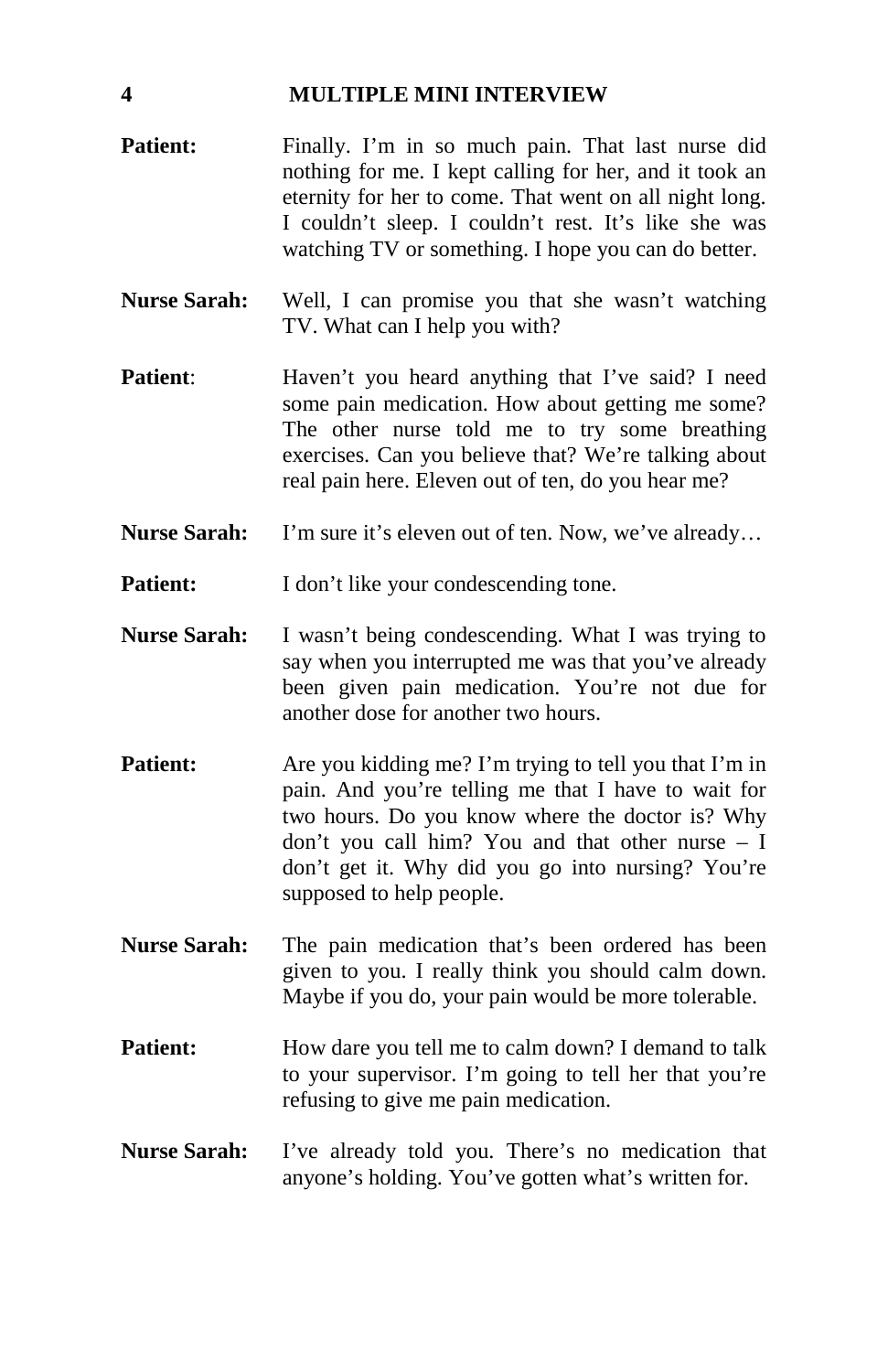#### **INTRODUCTION 5**

**Patient:** Just call the doctor. And bring the nurse supervisor in too.

#### **Analyzing Sarah's answer**

Sarah left the encounter frustrated. What went wrong? How could she have avoided this outcome? The angry patient or person scenario is frequently part of the MMI circuit. As you read through Sarah's dialogue with the patient, were you able to identify the factors that led to this unsuccessful encounter? I've listed and described these in the following box.

It was obvious that the patient was upset but Sarah **did not acknowledge** the patient's emotions or feelings. "You seem very upset" would have been one way for Sarah to do so.

Sarah never invited the patient to **share his story** and fully vent. It was clear that the patient had much on his mind. Sarah needed to make the patient feel that he was being heard.

Sarah **failed to show sympathy** or regret for the patient's situation. "I'm really sorry you had to go through all this" would have been effective.

Sarah **lost her composure**. At one point, the patient commented on her condescending tone. At another point, Sarah asked the patient to "calm down." Setting limits when someone is angry is seldom effective. In such situations, it's important to keep your cool.

Sarah **never explored any other solutions**. A particularly effective technique is to ask the patient for his thoughts on possible solutions. "Do you have some suggestions on ways to solve the problem?" Through this process, Sarah may have been able to **find an acceptable solution**. "Here's what I suggest…"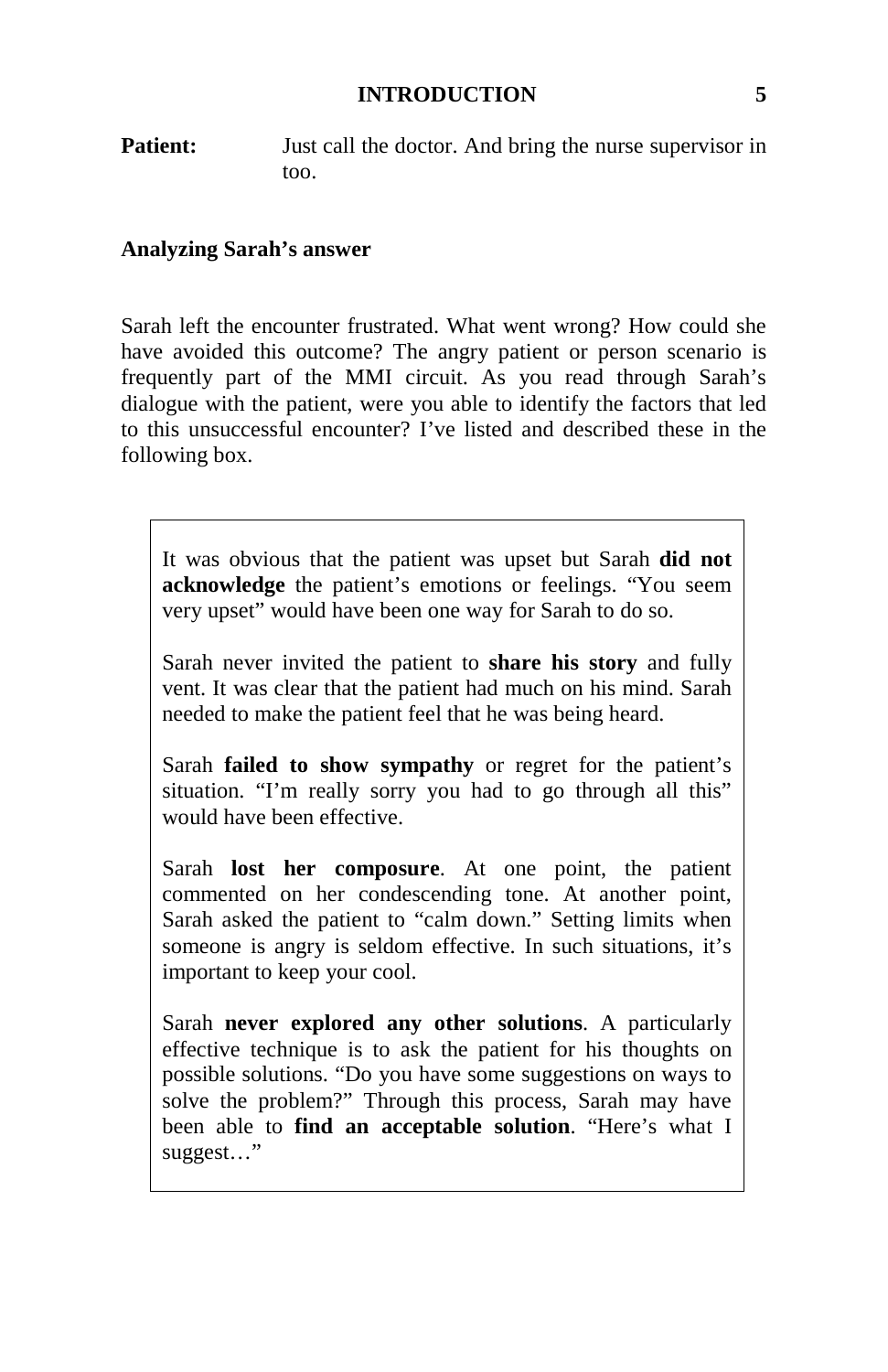#### **6 MULTIPLE MINI INTERVIEW**

The angry patient is a common scenario in the MMI because it's such a common scenario in medicine. Patients, when faced with the stress of illness, sometimes act in uncharacteristic ways. They may lash out at their doctors and nurses for many reasons. Being sick enough to be hospitalized is frightening for most people. Patients commonly feel afraid, confused, and powerless. They feel that they have no control over what's happening to them. Physical factors, such as acute or chronic pain, may also play a role. Dealing with bad news that impacts prognosis, dealing with the risk of a disability, and the realities of living with a life-threatening illness: all of these are obviously severe stressors.

Sometimes the healthcare system itself can be the cause, as in long waiting times for a test, or an intrusive procedure, or denied insurance claims. At other times, the patient-physician relationship will cause a patient to lash out, such as when a physician is perceived as arrogant or disrespectful. Understand that there may be a number of factors at play when a patient lashes out at you, and that, in most cases, you shouldn't take it personally.

Sarah clearly didn't perform well during this scenario. Fortunately, for Sarah, this wasn't a real admissions interview. This was a mock interview experience in which I played the role of patient. After I analyzed her performance, Sarah was able to better understand where things went wrong. She was then able to implement several strategies to effectively handle this type of situation, as you'll see in the following encounter.

> You are the nurse manager on a busy hospital floor. One of your nurses is upset after a difficult patient encounter. The patient was in considerable pain but the nurse was unable to give him anything because the next dose of pain medication was not scheduled for another several hours. As she tried to explain the situation, the patient became quite angry and questioned the nurse's dedication to her profession. Hurt by this, the nurse lost control of her emotions, and the situation escalated, with the patient requesting to speak with the nurse manager. The patient is now waiting for you in the room. Enter the room.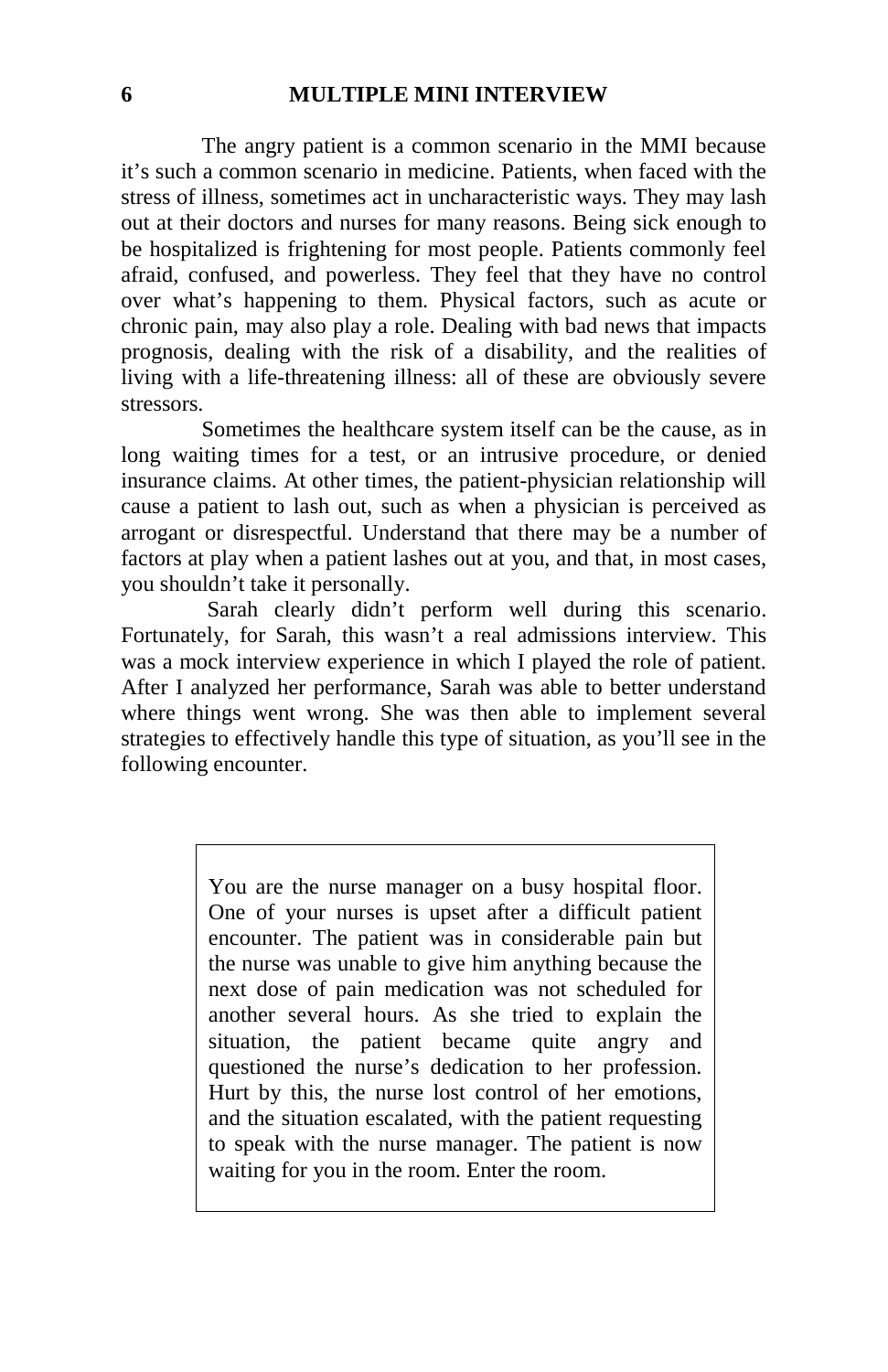#### **INTRODUCTION 7**

Nurse Manager Sarah: Hello Mr. Smith. I'm the nurse manager on the floor. I understand you wanted to speak with me. How are you feeling? Patient: Terrible. I'm in a lot of pain and no one seems to care. Nurse Manager Sarah: Can you tell me what happened? Patient: I just want some medication to help me with this pain. It's now so bad – nine out of ten. I've just been sitting here hoping and waiting for medication. The nurse told me that if I calmed down, that I might feel better. Can you believe that? I need some pills or even a shot. I need something. I'm really hurting. Nurse Manager Sarah: So let me see if I've understood the situation. You're in a lot of pain, and you don't feel like the current pain medication is providing you with enough relief. Patient: Yes, that's what I'm saying. I need something stronger than what I'm getting. I told the nurse this, and she kept telling me to calm down. I asked her to help me, and she kept telling me that it wasn't time for the next dose. I asked her to call the doctor, and she didn't look too happy about that. Nurse Manager Sarah: I'm sorry that you're in so much pain. It sounds like you would find it helpful if I reached out to your doctor. That's something I can do. I'll call and let him know that your pain medication is not keeping the pain under control. Perhaps he can make an adjustment to the medication or stop by and take a look at you. Patient: I would love that. I don't know why it's so hard to find the doctor.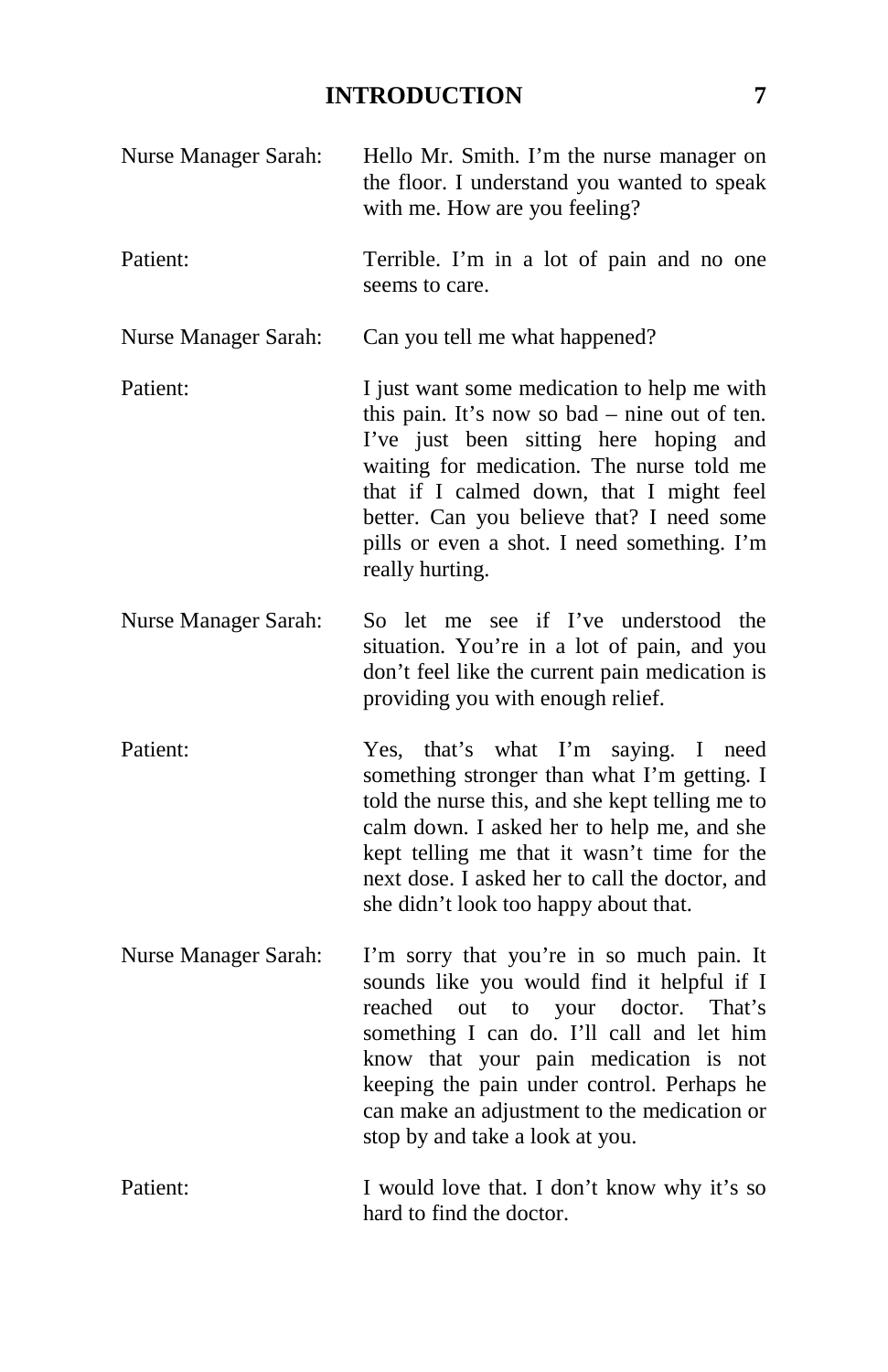#### **8 MULTIPLE MINI INTERVIEW**

| Nurse Manager Sarah: | Let me go and call the doctor. Let's see if<br>we can come up with a plan to address this.<br>How does that sound to you?                                                                                                                          |
|----------------------|----------------------------------------------------------------------------------------------------------------------------------------------------------------------------------------------------------------------------------------------------|
| Patient:             | That sounds wonderful.                                                                                                                                                                                                                             |
| Nurse Manager Sarah: | Before I take care of that, I wanted to see<br>what else I can do for you. I know you're<br>uncomfortable, and I apologize for that. Is<br>there anything else I can do to help you? Are<br>you cold? Do you need a blanket? How<br>about a snack? |
| Patient:             | Would you mind turning the TV on for me?                                                                                                                                                                                                           |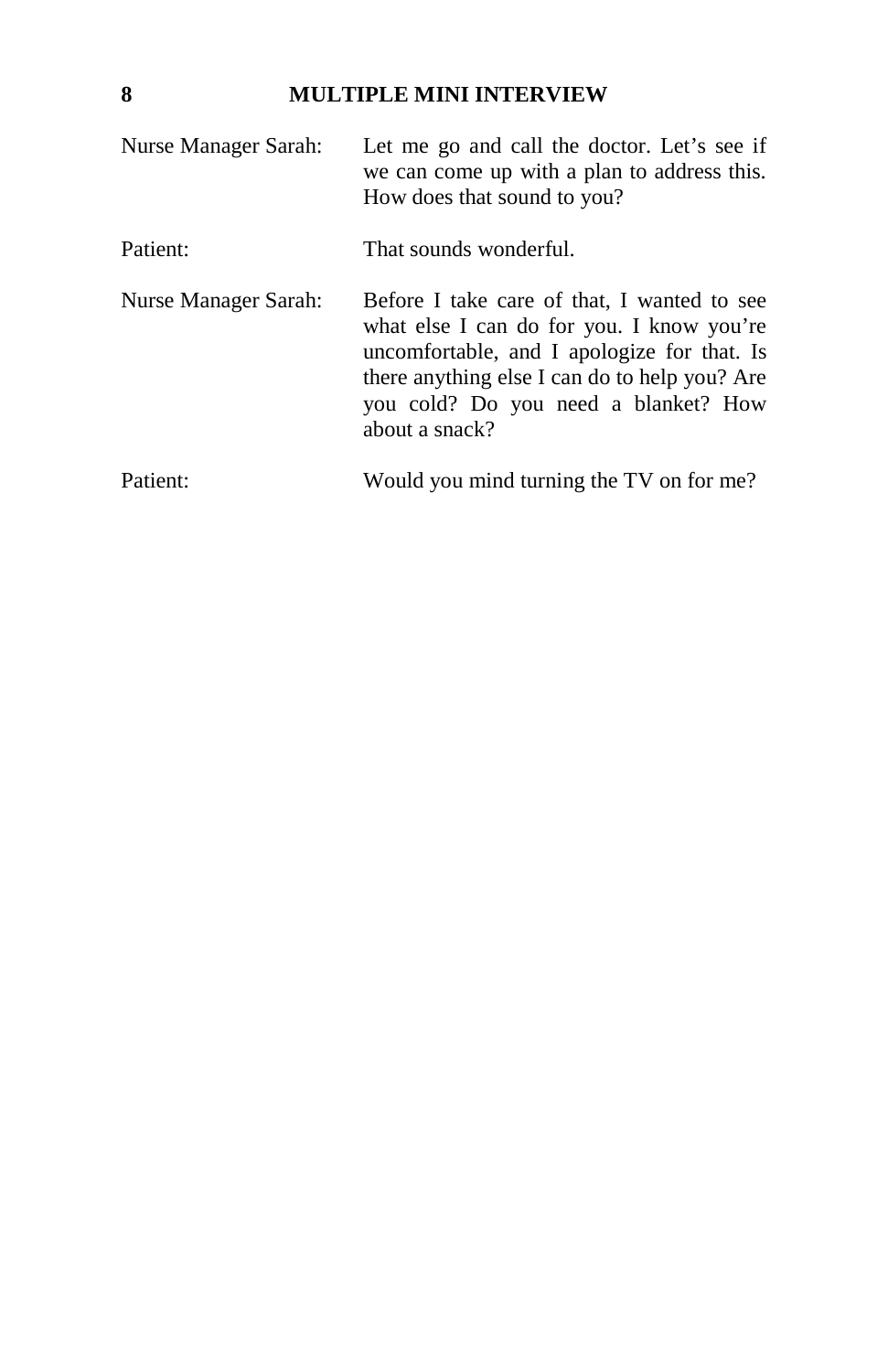#### **In the following pages, you'll learn how to create this type of response.**

A response that confirms that you have the qualities that this medical school seeks. The type of response that confirms to the interviewer that you are the perfect fit for their medical school.

In the next 200+ pages, we'll review, in depth, the multiple mini interview. You'll learn how critical the interview is in the admissions process. The Association of American Medical Colleges (AAMC) evaluated the importance of 12 variables on admissions decisions.<sup>5</sup> Of these, the MCAT score was rated sixth. Cumulative science and math GPA was rated third. What was the most important variable?

#### **The most important factor in admissions decisions was, in fact, the interview.**

You'll learn why the MMI is so important to admissions officers. It's widely recognized that the best physicians have more than just great scores and grades. The most effective physicians display a number of non-academic attributes. These traits are difficult to evaluate, and admissions officers rely on the MMI to help assess these traits. "Our school intends to graduate physicians who can communicate with patients and work in a team," writes Dr. Cynda Johnson, Dean of the Virginia Tech Carilion School of Medicine. "So if people do poorly on the MMI, they will not be offered positions in our class."<sup>6</sup>

How can you tell which qualities will be measured during your MMI? Unless you're privy to inside information at that school,

you can't know for sure. However, every school will create its MMI to assess for those qualities or skills that it has deemed important in its future students. In Chapter 3, I'll show you how to determine those qualities and skills.

I also review, in detail, other important aspects of the MMI. You'll understand who the raters (interviewers) are, how they'll interact with you, and what they're looking for. In Chapter 5, you'll also learn about their pet peeves, as well as the behaviors and attitudes that would lead them to flag you as an unsuitable candidate. Will your interviewers challenge you? They absolutely will, and I'll show you how to respond to these probing questions in a compelling manner. What else do you need to be concerned about? In one study, researchers described the concerns raised by interviewers who had been tasked with asking applicants certain interview questions. A major concern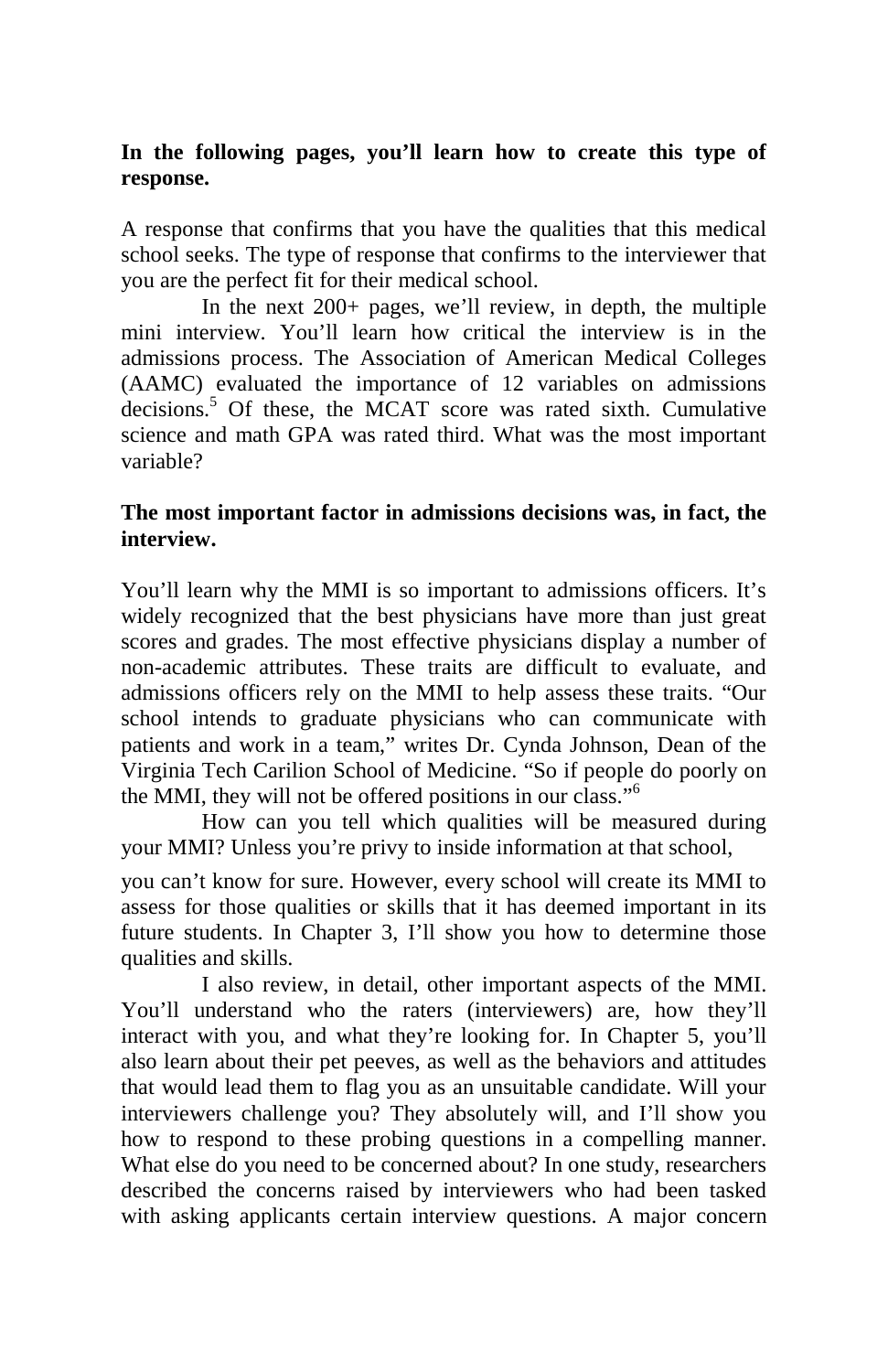involved "assessor fatigue." What is it, and how could it affect your performance?<sup>7</sup>

You'll also hear from interviewees. In one study, 10% of participants rated the MMI as worse than the traditional interview.<sup>7</sup> What were the problem areas cited by interviewees? What caused them the most difficulty? How can you avoid their mistakes?

"There are no right or wrong answers," writes one Midwestern U.S. medical school.<sup>8</sup> Is that true? Are there really no right or wrong answers? As reassuring as this sounds, there are clearly wrong answers. In Chapter 7, I'll present the types of answers that can remove an applicant from consideration. You'll see how such answers can easily surface in the high stakes setting of the MMI. You'll learn how to avoid these responses, and deliver answers that yield high interview scores.

I break down the process of developing and delivering powerful answers to MMI questions in chapters 8 – 11. You'll then be able to utilize these strategies with our example questions. This will help provide the practice needed to elevate your performance. With each question, task, or scenario, I provide a sample answer with a thorough explanation of what makes the response so effective.

The recommendations in this book are based on multiple sources. Throughout the book, you'll see quotes from many different admissions officers. Although the MMI is a relatively new interview technique, there's been a substantial body of research on the topic. I've included the results of these research studies, which have shaped and guided my recommendations. Lastly, the recommendations are based on extensive discussions with applicants as well as admissions faculty. I've served on the admissions committee at Baylor College of Medicine for over 10 years, and interacted with admissions officials at numerous medical schools. I now provide interview preparation services for medical school applicants. In this book, as in my previous books, I've applied a combination of evidence-based advice and insider knowledge.

I've seen where students have excelled in interviews, and I've seen where they've failed. In the next 200+ pages, you'll learn how to apply these lessons to your own interview preparation. It's taken years of intense work for you to reach this point, and receiving an invitation to interview is a strong vote of confidence from the medical school. In the following pages, you'll learn how to make the most of this opportunity in order to reach your goal: medical school.